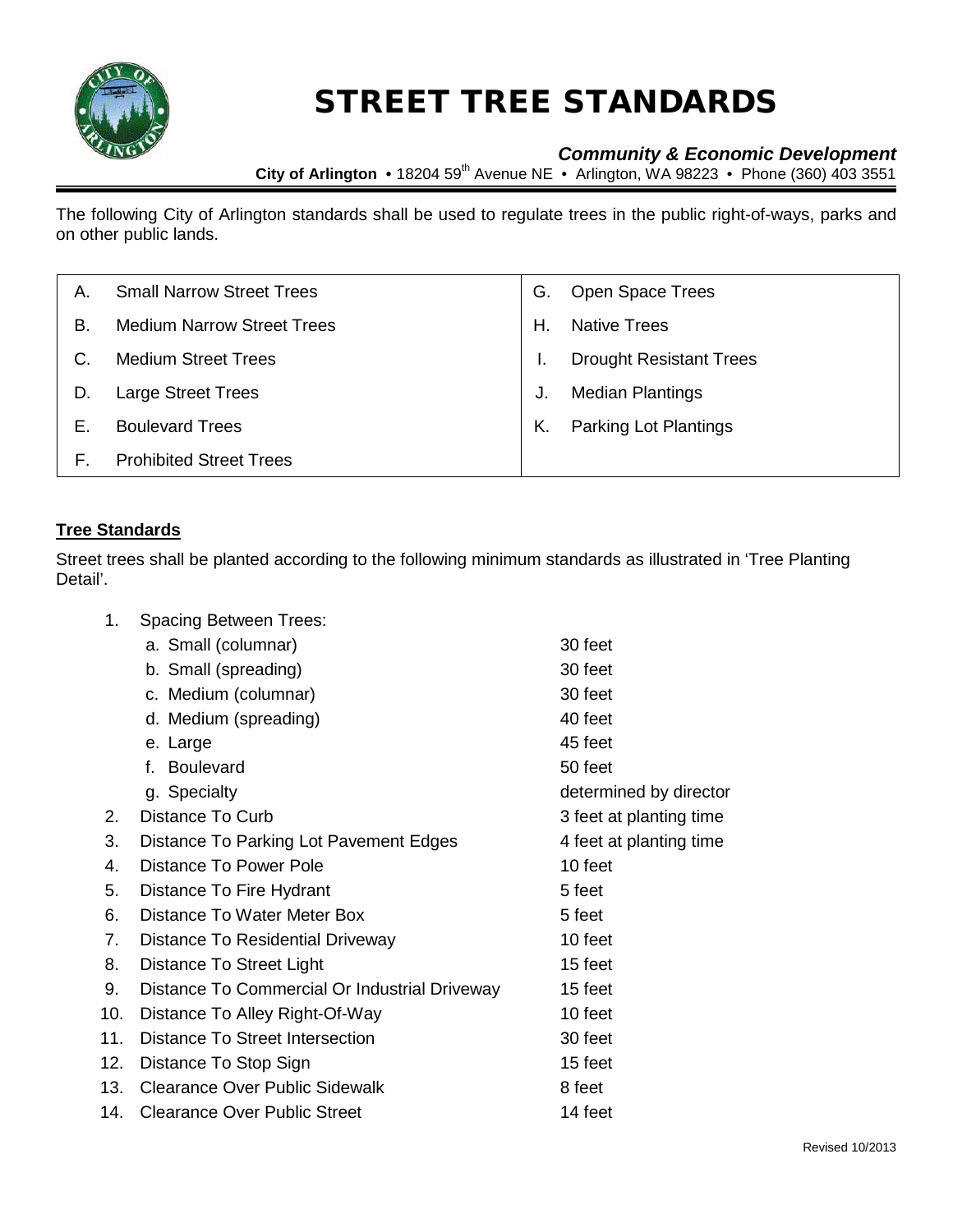#### **Acceptable Street Trees**

Only those trees which are listed as appropriate for planting as street trees below shall be planted. Where overhead power lines and other cables are present, the size of tree may be otherwise restricted. All street trees shall be single stemmed.

#### **A.) Small Street Trees**

Typically have a crown not exceeding 30 feet tall and a spreading habit. The following trees are considered small street trees and may be allowed with an approved root guard in a planting strip at least 4 feet wide. These are the only trees allowed where there are overhead utility lines.

| 1.  | Autumn Brilliance Serviceberry         | amelanchier grandiflora 'Autumn Brilliance' |
|-----|----------------------------------------|---------------------------------------------|
| 2.  | Eastern Redbud                         | cercis canadensis                           |
| 3.  | Globe Norway Maple                     | acer platanoides 'Globosum'                 |
| 4.  | Japanese Maple                         | acer palmatum                               |
| 5.  | Japanese Snowbell Tree                 | styrax japonica                             |
| 6.  | Kousa Dogwood                          | cornus kousa                                |
| 7.  | Japanese Hornbeam                      | carpinus japonica                           |
| 8.  | Persian Parrotia                       | parrotia persica                            |
| 9.  | Globe Ash                              | fraxinus excelsior 'Globosa'                |
| 10. | <b>Krauter Vesuvius Flowering Plum</b> | prunus cerasifera 'Krauter Vesuvius'        |
| 11. | <b>Thundercloud Flowering Plum</b>     | prunus cerisifera 'Thundercloud'            |
| 12. | <b>Newport Flowering Plum</b>          | prunus cerisifera 'Newport'                 |
| 13. | <b>Okame Flowering Plum</b>            | prunus 'Okame"                              |
| 14. | Globe Locust                           | robinia pseudoacacis 'Inermis'              |
| 15. | Golden Desert Ash                      | fraxinus excelsior 'Aureafolia'             |
| 16. | American Hornbeam                      | carpinus caroliniana                        |
| 17. | Canada Red Chokecherry                 | prunus virginiana 'Canada Red'              |
| 18. | Kwanzan Oriental Cherry                | prunus serrulata 'Sekiyama'                 |
| 19. | Bessoniana Black Locust                | robinia pseudoacacia 'Bessoniana'           |
| 20. | Paperbark Maple                        | acer griseum                                |
| 21. | Cherry Dogwood                         | cornus mas                                  |
| 22. | Pink Pagoda Hupeh Mountain Ash         | sorleus hupehensis 'Pink Pagoda'            |

#### **B.) Small Narrow Street Trees**

Typically have a crown not exceeding 30 feet tall and have a narrow growing habit. The following trees are considered small street trees and may be allowed with an approved root guard in a planting strip at least 4 feet wide.

| 1. Crimson Sentry Maple     | acer platanoides 'Crimson Sentry' |
|-----------------------------|-----------------------------------|
| 2. Red Cascade Mountain Ash | sorbus tianshanica                |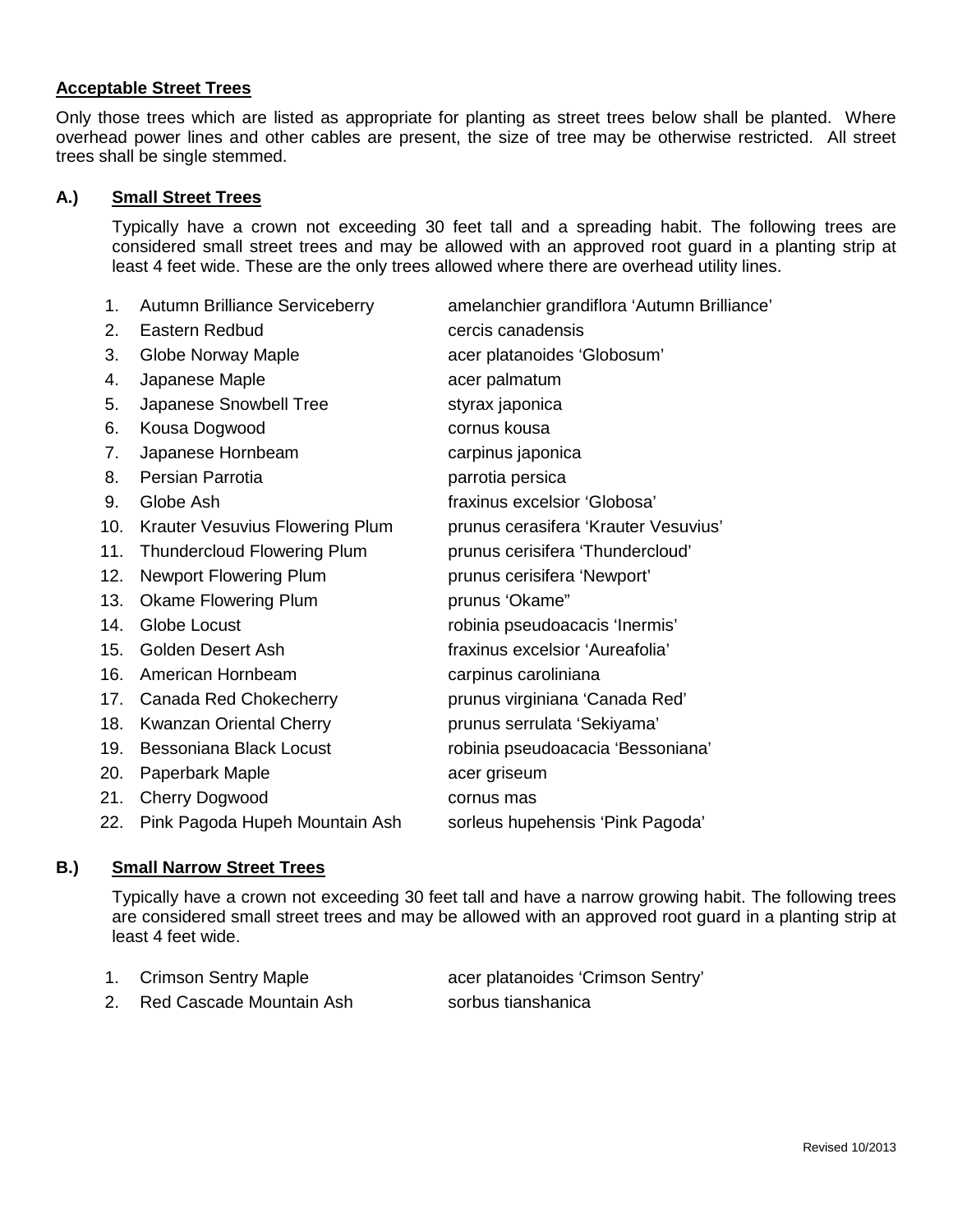## **C.) Medium Narrow Street Trees**

Typically have a crown not exceeding 45 feet tall and have a narrow growing habit. The following may be allowed without an approved root guard in a planting strip at least 7 feet wide and with an approved root guard in a planting strip less than 7 feet wide.

- 1. Amanogawa Oriental Cherry **prunus serrulata 'Amanogawa'**
- 2. Bowhall Red Maple **business acer** rubrum 'Bowhall'
- 3. Capital Callery Pear pyrus calleryana 'Capital'
- 4. Autumn Blaze Callery Pear pyrus calleryana 'Autumn Blaze'
- 
- 6. Columnar Sargent Cherry **prunus sargenti columnaris**
- 7. Pyramidal Dawychii Beech fagus sylvatica 'Dawychii'
- 
- 9. Skyrocket English Oak quercus robur 'Skyrocket'
- 10. Fastigiate European Hornbeam carpinus betulus 'Fastigiata'
- -
- 
- 5. Columnar Norway Maple acer platanoides 'Columnare'
	- -
- 8. Pyramidal Hornbeam carpinus betulus pyramidalis
	-
	-
- 11. Karpick Maple **acer** rubrum 'Karpick'

#### **D.) Medium Street Trees**

Typically have a crown not exceeding 45 feet in height and a spreading habit. The following trees may be allowed without an approved root guard in a planting strip at least 7 feet wide and with an approved root guard in a planting strip less than 7 feet wide.

- 
- 
- 
- 
- 5. Hedge Maple **acer** compestre
- 
- 
- 8. American Hiphornbeam **bigget of the State Career** ostrya virginiana
- 9. Autumn Flame Red Maple **acer rubrum 'Autumn Flame'**
- 10. Crimson King Norway Maple acer platanoides 'Crimson King'
- 
- 12. European Hornbeam carpinus betulus
- 
- 
- 
- 16. Ruby Red Horsechestnut aesculus x carnea 'Briotii'
- 17. European Bird Cherry **prunus padus**
- 
- 19. Jacquemont Birch betula jacquemontii
- 
- 21. Sour Gum and the state of the sylvatical property is a sylvatical property of the sylvatic sylvatic sylvatic sylvatic sylvatic sylvatic sylvatic sylvatic sylvatic sylvatic sylvatic sylvatic sylvatic sylvatic sylvatic s
- 22. Coliseum Maple **acer cappadocicum 'Rubrum'**
- 1. Aristocrat Callery Pear **pyrus calleryana 'Aristocrat'**
- 2. Autumn Blaze Callery Pear pyrus calleryana 'Autumn Blaze'
- 3. Chanticleer Callery Pear pyrus calleryana 'Chanticleer'
- 4. Cleveland Select Callery Pear pyrus calleryana 'Cleveland Select'
	-
- 6. Little Leaf Linden tilia cordata 'Green Spire'
- 7. Worplesdon Sweetgum liquidambar styraciflua 'Worplesdon'
	-
	-
	-
- 11. Ginko Tree **ginko biloba** (any variety)
	-
- 13. Green Vase Japanese Zelkova, zelkova serrata 'Green Vase'
- 14. Katsura Tree cercidiphyllium japonicum
- 15. Sawtooth Oak **quercus** acuissima
	-
	-
- 18. Whitebeam, sorbus aria 'Magnifica' and 'Majestica'
	-
- 20. Raywood Ash **Fraxinus oxycarpa 'Raywood'**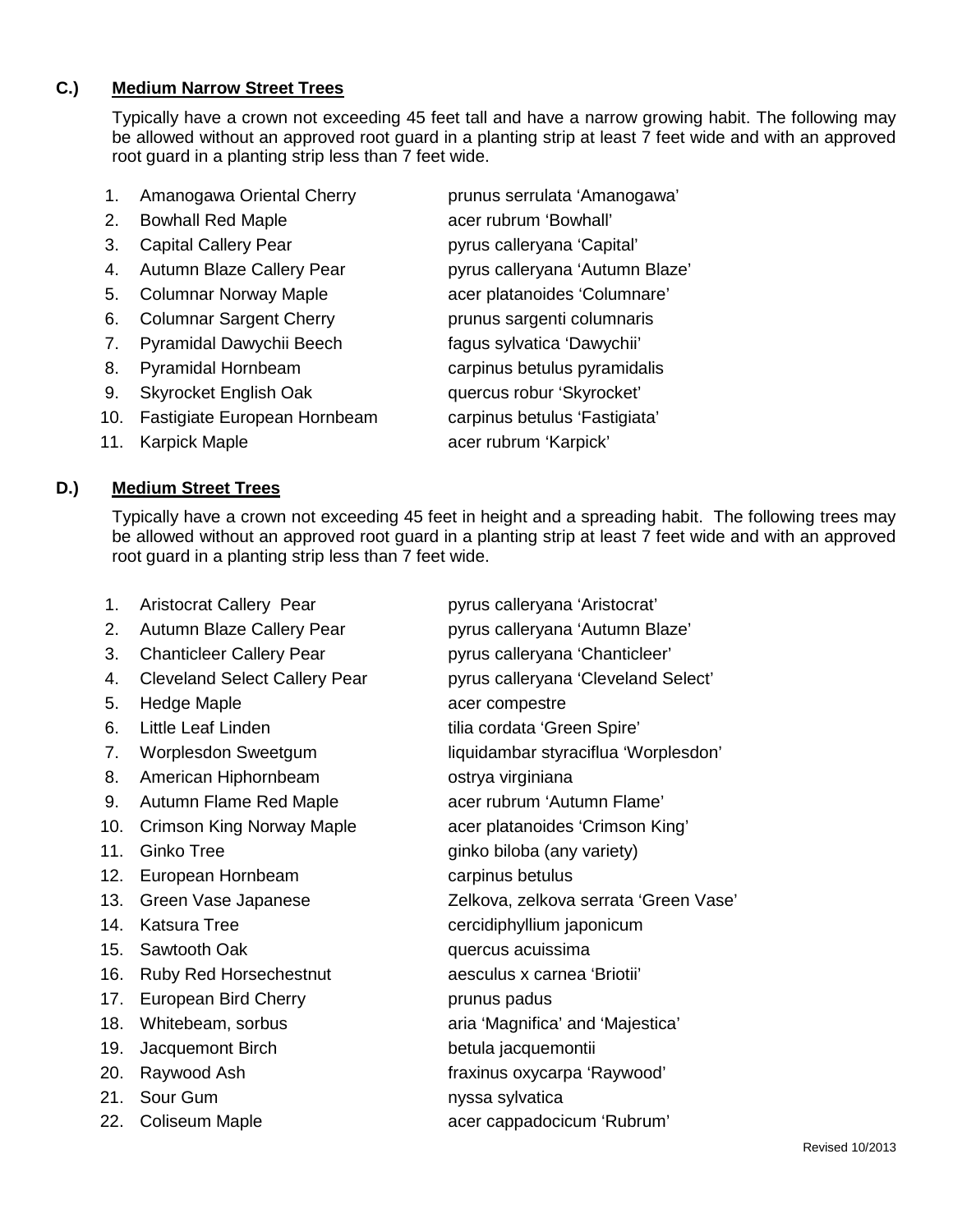| 23. Chinese Tulip      | liriodendron chinense |
|------------------------|-----------------------|
| 24. Yulan Magnolia     | magnolia denudata     |
| 25. American Yellowood | cladrastis lutea      |

- 26. Kobus Magnolia magnolia kobus
- 27. Willow Oak quercus phellos
- 28. Flowering Cherry **Property** prunus serrulata
- 29. Flowering Ash **franxinus** ornus

#### **E.) Large Street Trees**

Typically have a crown exceeding 50 feet and a spreading habit. The following trees may be allowed without an approved root guard in a planting strip at least 8 feet wide and with an approved root guard in a planting strip at least 7 feet wide.

| 1. Pin Oak           | quercus palustris                           |
|----------------------|---------------------------------------------|
| 2. Red Oak           | quercus rubra                               |
| 3. Birchbark Cherry  | prunus serrula                              |
| 4. European Beech    | fagus sylvatica                             |
| 5. Red Maple         | acer rubrum ('October Glory', 'Red Sunset') |
| 6. Autumn Purple Ash | fraxinus Americana                          |
| 7. Flowering Cherry  | prunus yedonensis 'Akebono'                 |
| 8. River Birch       | betula nigra                                |
| 9. Green Ash         | fraxinus pennsylvanica lanceolata           |
|                      |                                             |

## **F.) Boulevard Trees**

Typically have a crown exceeding 60 feet and a spreading habit. The following trees may be allowed in a planting strip at least 10 feet wide regardless of the use of a root guard.

| 1. Tulip tree       | liriodendron tulipifera      |
|---------------------|------------------------------|
| 2. Bur Oak          | quercus macrocarpa           |
| 3. Dawn Redwood     | metasequoia glyptostroboides |
| 4. English Oak      | quercus robur                |
| 5. Flowering Cherry | prunus yedoensis 'Yoshino'   |

#### **G.) Prohibited Street Trees**

The use of the following trees within the street right-of way is prohibited:

| 1.             | <b>Bigleaf Maple</b>  | acer macrophyllum                   |
|----------------|-----------------------|-------------------------------------|
| 2.             | <b>Box Elder</b>      | acer negundo                        |
| 3.             | <b>Silver Maple</b>   | acer saccharinum                    |
| 4.             | <b>Weeping Willow</b> | salix                               |
| 5.             | Fir                   | pseudostuga                         |
| 6.             | Cedar                 | cedrus or thuja (except as allowed) |
| 7 <sub>1</sub> | Hemlock               | tsuga                               |
| 8.             | Spruce                | picea                               |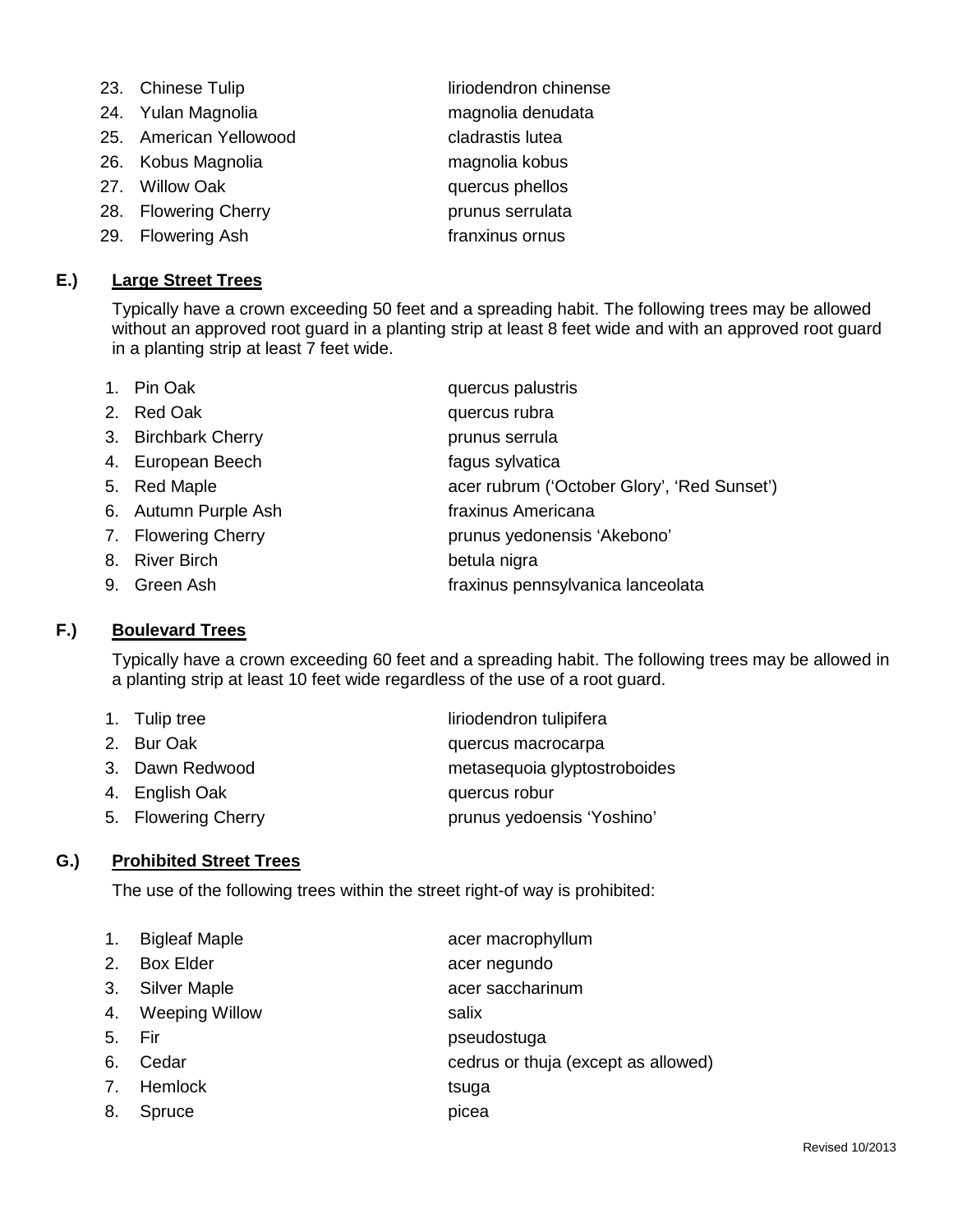9. Pine pinus

- 10. Poplar populus deltoids, populus trichocarpa, populus nigra italicas
- 11. Any nut or fruit bearing tree, except ornamentals
- 12. London Plane Sycamore **platanus**

## **H.) Open Space Trees**

Used in areas that are not in planting strips, not under power lines, and where street trees are not required. However, any of the street trees are acceptable as open space trees. The following trees are acceptable open space trees.

| 1.  | <b>Bigleaf Maple</b>            | acer macrophyllum           |
|-----|---------------------------------|-----------------------------|
| 2.  | Sugar Maple                     | acer saccharum              |
| 3.  | <b>Weeping Willow</b>           | salix                       |
| 4.  | Fir                             | pseudostuga (varieties)     |
| 5.  | Cedar                           | cedrus of thuja (varieties) |
| 6.  | Spruce                          | picea (varieties)           |
| 7.  | Pine                            | pinus (varieties)           |
| 8.  | Flowering Crabapple (varieties) | malus                       |
| 9.  | Hackberry                       | celtis ocidentalis          |
| 10. | European Mt. Ash                | sorbus aucuparia            |

#### **I.) Native Trees**

Used in open areas and naturalized areas. The following is a list of trees native to western Washington. These trees are not acceptable as street trees.

| 1.  | <b>Grand Fir</b>            | abies grandis         |
|-----|-----------------------------|-----------------------|
| 2.  | Vine Maple                  | acer circinatum       |
| 3.  | <b>Bigleaf Maple</b>        | acer macrophyllum     |
| 4.  | <b>Red Alder</b>            | alnus rubra           |
| 5.  | <b>Western Serviceberry</b> | amelanchier alnifolia |
| 6.  | Pacific Madrone             | arbutus menziesii     |
| 7.  | Pacific Dogwood             | cornus nuttallii      |
| 8.  | <b>Black Hawthorn</b>       | crataegus suksdorfii  |
| 9.  | Oregon Ash                  | fraxinus latifolia    |
| 10. | Pacific Crabapple           | malus fusca           |
| 11. | Sitka Spruce                | picea sitchensis      |
| 12. | <b>Shore Pine</b>           | pinus contorta        |
| 13. | <b>Western White Pine</b>   | pinus monticola       |
| 14. | <b>Black Cottonwood</b>     | populus balsamifera   |
| 15. | <b>Bitter Cherry</b>        | prunus emarginata     |
| 16. | Douglas Fir                 | pseudotsuga menziesii |
| 17. | Oregon White Oak            | quercus garryana      |
| 18. | <b>Pacific Willow</b>       | salix lucida          |
| 19. | <b>Scouler Willow</b>       | salix scouleriana     |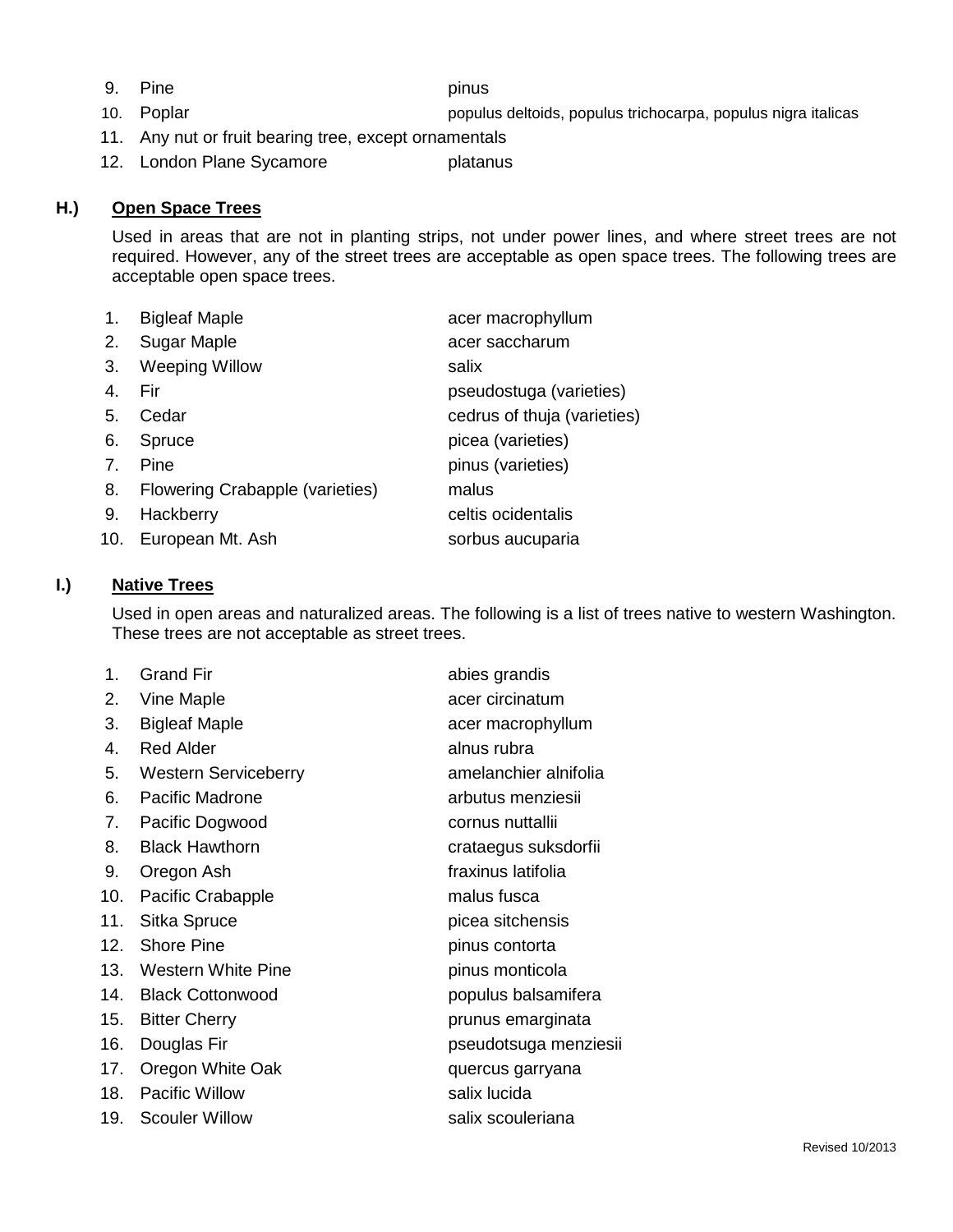| 20. Sitka Willow      | salix sitchensis   |
|-----------------------|--------------------|
| 21. Western Yew       | taxus brevifolia   |
| 22. Western Red Cedar | thuja plicata      |
| 23. Western Hemlock   | tsuga heterophylla |

## **J.) Drought Resistant Trees**

These trees have a moderate to very good tolerance to drought conditions. All young, newly planted trees require irrigation for a minimum of two years. These trees are known to be drought resistant at maturity.

| 1.  | Green Ash                      | large street tree         |
|-----|--------------------------------|---------------------------|
| 2.  | Raywood Ash                    | medium street tree        |
| 3.  | European Mt. Ash               | open space tree           |
| 4.  | <b>River Birch</b>             | large street tree         |
| 5.  | <b>Columnar Sargent Cherry</b> | medium narrow street tree |
| 6.  | <b>Yoshino Cherry</b>          | boulevard tree            |
| 7.  | Canada Red Chokecherry         | small street tree         |
| 8.  | <b>Flowering Crabapple</b>     | open space tree           |
| 9.  | Green Vase Zelkova             | medium street tree        |
| 10. | Douglas Fir                    | native tree               |
| 11. | <b>Ginko Tree</b>              | medium street tree        |
| 12. | Hackberry                      | open space tree           |
| 13. | European Hornbeam              | medium street tree        |
| 14. | <b>American Yellow Wood</b>    | medium street tree        |
| 15. | Little Leaf Linden             | medium street tree        |
| 16. | <b>Black Bessoniana Locust</b> | small street tree         |
|     | 17. Pacific Madrone            | native tree               |
| 18. | Autumn Flame Red Maple         | open space tree           |
| 19. | Globe Norway Maple             | small street tree         |
| 20. | <b>Hedge Maple</b>             | medium street tree        |
| 21. | <b>Bur Oak</b>                 | boulevard tree            |
| 22. | English Oak                    | boulevard tree            |
| 23. | <b>Red Oak</b>                 | large street tree         |
| 24. | Sawtooth Oak                   | medium street tree        |
| 25. | <b>Willow Oak</b>              | medium street tree        |
| 26. | <b>Callery Pear cultivars</b>  | medium street tree        |
| 27. | Eastern Redbud                 | small street tree         |
| 28. | Worplesdon Sweetgum            | medium street tree        |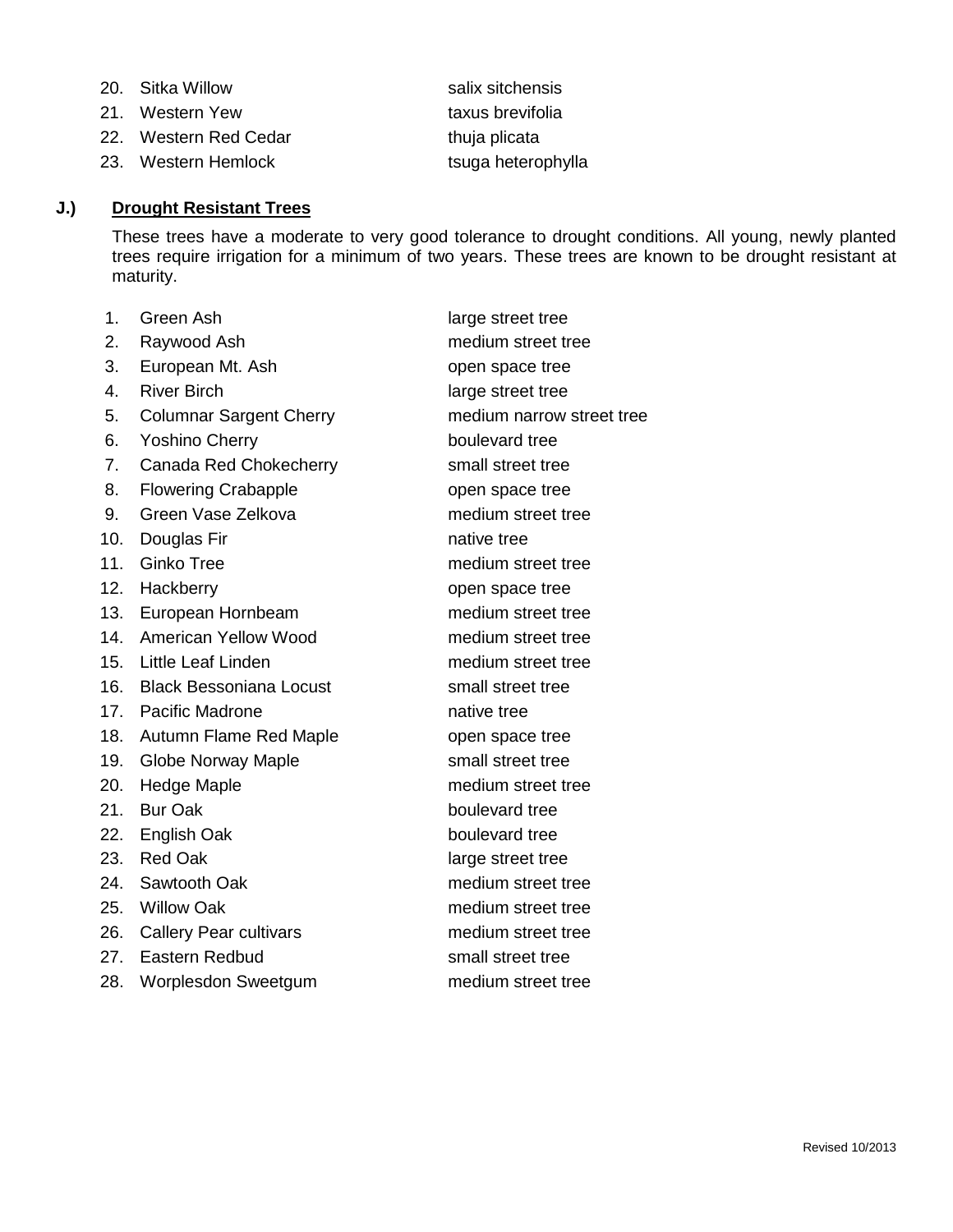## **K.) Median Plantings**

Ground cover or low shrubs with a maturity of not more then18" in height, 20 feet from each end. Only trees from the small and medium street tree list may be used with root barriers in medians. The remaining areas shall be shrubs of no more than 36 inches (3 feet) high at maturity and shall be planted as identified in the Public Works Construction Standards and specifications.

#### **L.) Parking Lot Plantings**

These include trees and shrubs with a minimum distance of 48 inches (4 feet) from parking area pavement edge to allow for vehicle overhang except where wheel stops are provided, in which case the minimum distance from the pavement edge is 24" (2 feet). Parking lot shade trees, shrub and ground covers are to be chosen from the street tree and shrub list and planted according to the Design and Construction Standards and Specifications.